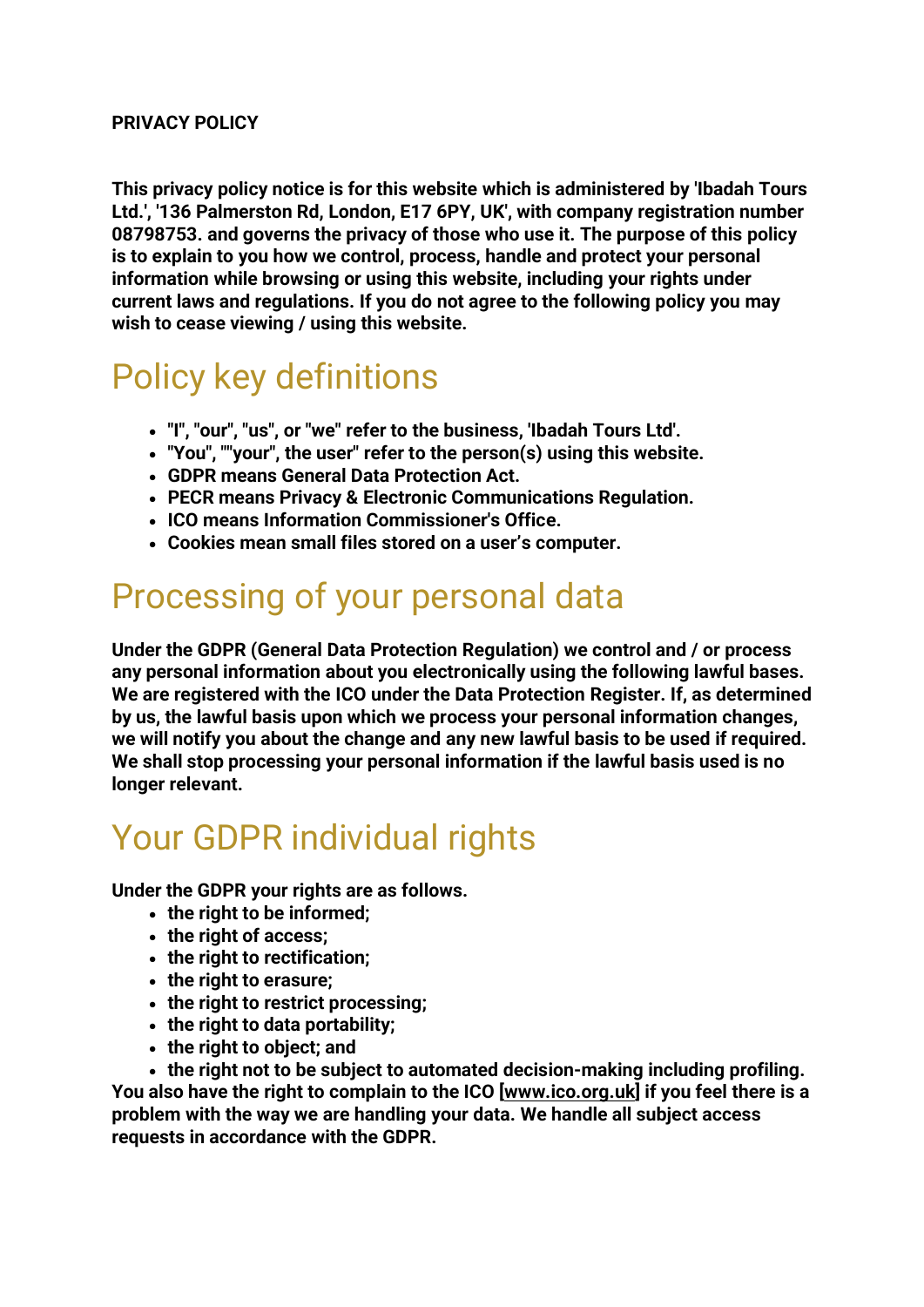# Personal information we collect

**Personal information is information that relates to an identifiable natural person. An identifiable natural person is someone that can be identified both directly and indirectly by their name, location data and identification number or by factors specific to the social, cultural, physiological, genetic, mental or economic identity of the natural person. Personal Information does not include any information that has been anonymised so that it can no longer be used to identify a natural person. When you use our travel services, we do collect some personal information from you and any devices you use. Personal identifying information can include your name, telephone numbers, address, email addresses and financial information such as card details (in connection with online transactions). Provision of any other personal information is voluntary on your account, but it may become necessary in order to use some of our services, such as when you complete a transaction online. We automatically collect information about your interaction with our website and communications with us. This is the information that we receive via devices you use when you access our website. This information may include a device identifier, a unique device token, a device type or an advertising identifier. We may also receive location information from your mobile device, but most mobile devices now allow you to disable the use of your location settings on internet browsers. We also collect computer and connection information such as your page view statistics, referral URL, browsing history, IP address and web log information. We use cookies, unique identifiers, web beacons and other similar technologies to collect personal information about pages that you view, links that you clink on and other actions you may take whilst using our website and services.**

## Personal information collected from other sources

**We add on the personal information we collect with other information collected from third parties, and implement it to your account information. For example, we collect and use demographic information that is available in credit check information, additional contact information, information from credit bureaus and an applicable jurisdiction, which is allowed by some applicable national laws.**

# Social Media

**We allow you to share pages and information from our website on social media sites, and these social media sites may give us automatic access to personal information they have retained from you, for example, content liked by you or viewed by you, and information about advertisements that you may have been shown or clicked on.**

**If you allow us access to websites with video content, then you agree that we can share your video viewing information from social media sites for at least two years,**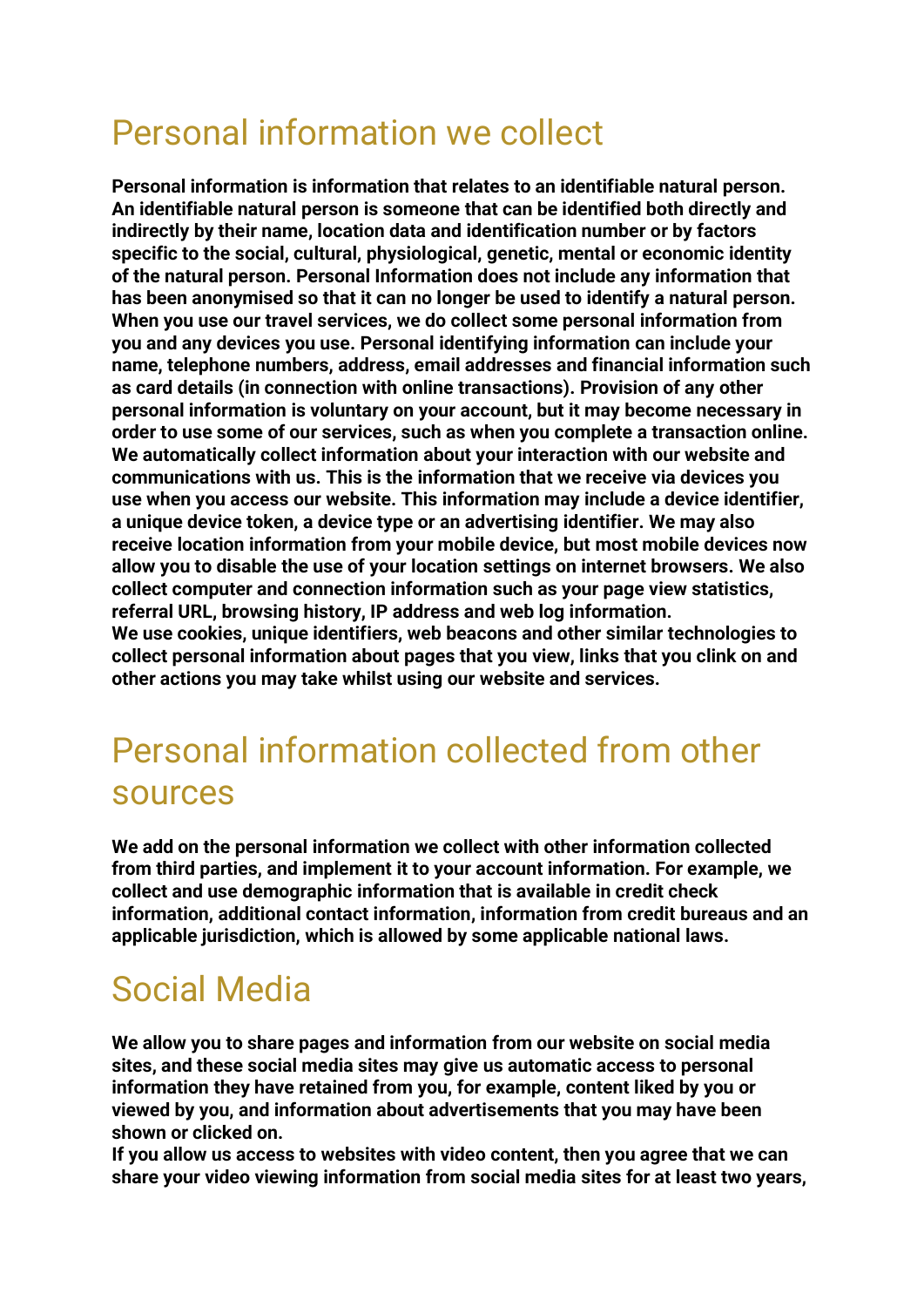**unless you withdraw any connections or authorisation of the social media sites. You are in control of the personal information that you allow us to have access to on the privacy settings included on social media sites, and also by the permission you give us when you allow us access to this personal information that is retained by the social media site about you.**

**By associating your account with an account managed by social media, and by authorising us access to this personal information, you agree that we can collect, use and keep the information we receive from these social media sites in accordance with this privacy policy. We may use other technologies from social media sites, as well as various plug-in. For instance if you click on a link via a plug in on social media, you will be establishing a connection with that social media site. If you provide us with any personal information about someone else, you can only do so with that person's authorisation. You should inform the individual about how we collect, use, keep and disclose their personal information according to this privacy policy.**

## How we use the personal information we collect from you

**We use your personal information for many business purposes and for different legal reasons. Below is a summary of how we may use your information and for which legal bases.**

- **To provide you with our travel services and enable servicing of the travel booking**
- **To fulfil a binding contract with you or to comply with our legal obligations**
- **To provide account management and payment processing**
- **To improve, operate and measure our services**
- **To keep our services safe and secure**
- **To customise any site content**
- **To contact you regarding your account**
- **To resolve any disputes**
- **To troubleshoot any problems associated with your account**
- **To collect any dues**

## If we contact you for any purposes outlined above, it will be via telephone, email, SMS or post.

- **We will use location information to provide location based services (i.e. search results and advertising)**
- **We may also use your personal information to detect, prevent, alleviate and investigate security breaches, fraud and other illegal or prohibited activities**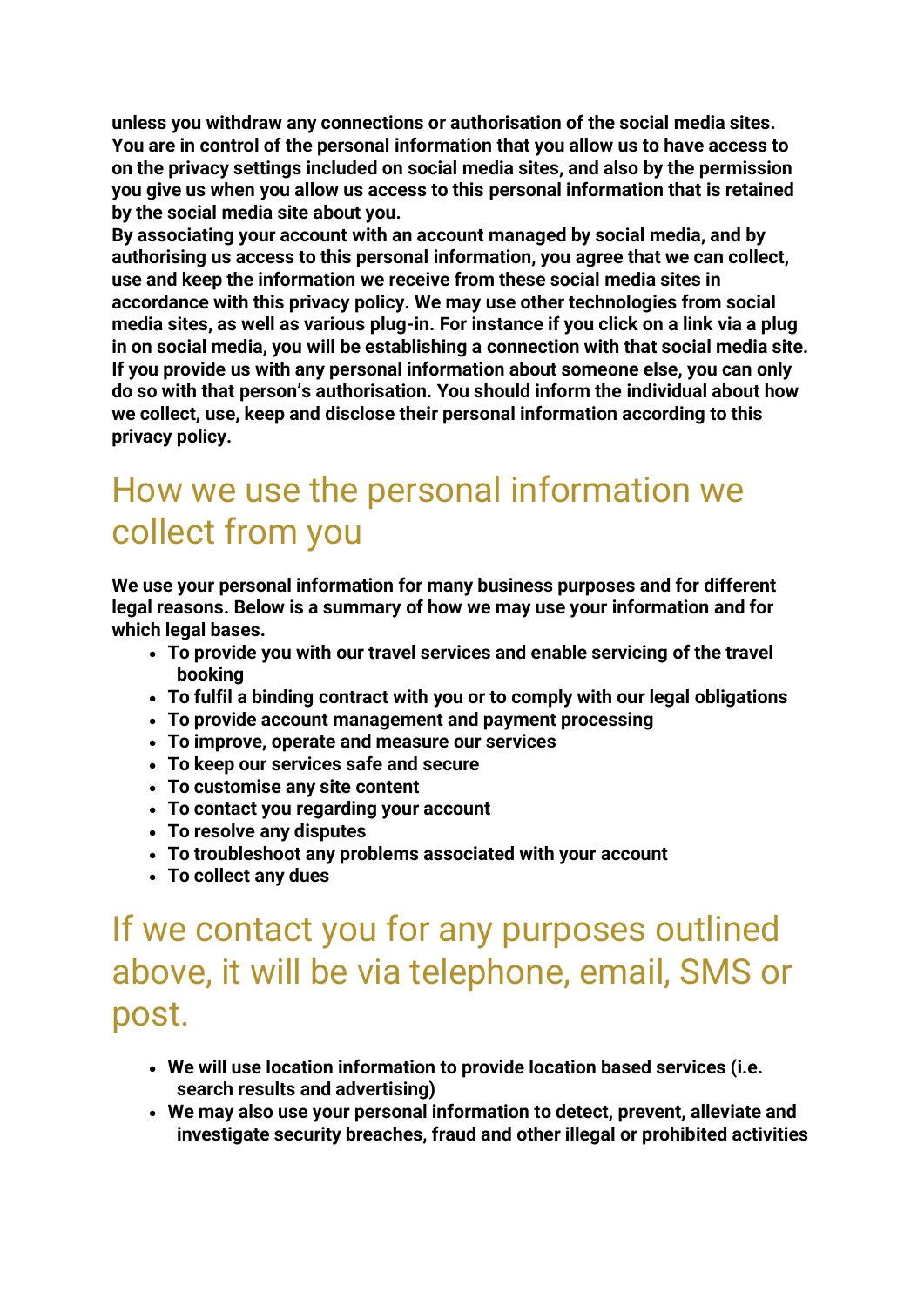• **Personal information is used to pursue some of our legitimate interests (your rights and freedom does not outweigh these interests). We have controls in place to balance your rights with our interests.**

# Some of our legitimate interests include:

- **Improving our services, for example reviewing any information which is associated with crashed or stalled site pages experienced by users, allowing us to fix any issues and ensure you have a better online experience with us.**
- **Personalising and improving our advertising methods based on our preferences on advertising.**
- **Contacting you with discount offers and special promotions or surveys as authorised by law.**
- **Contacting you about any current or public policy events which are related to your ability to use our website and services (this may include letter writing or other public campaigns related to public policy).**
- **Delivering specifically targeted marketing, promotional deals and service updates that are based on your communication preferences.**
- **Analysing our open and click rates on email marketing campaigns such as newsletters.**

• **Monitoring and improving the data and information security of our website With your consent, we may also use your personal information to provide you with marketing via emails, SMS and telephone calls, provide you with marketing from other third parties, customise any third party advertising that may be visible to you on third party websites, user your geo-location to provide you with location based services and use any sensitive personal information to make transactions smoother. Please note you have the right to withdraw your consent at any time.**

## Your choices about how we can use your personal information

#### **MARKETING**

**If you no longer want to receive any marketing communications from us, you have the option to unsubscribe via the link at the bottom of any emails you receive. From there you can change your communication preferences.**

**We do not sell or disclose any personal information to third parties for their own marketing purposes without asking for your consent.**

#### **ADVERTISING**

**If you no longer want to participate in our advertising programmes, you can opt-out by following the directions enclosed with the advertisement, or via the programmes**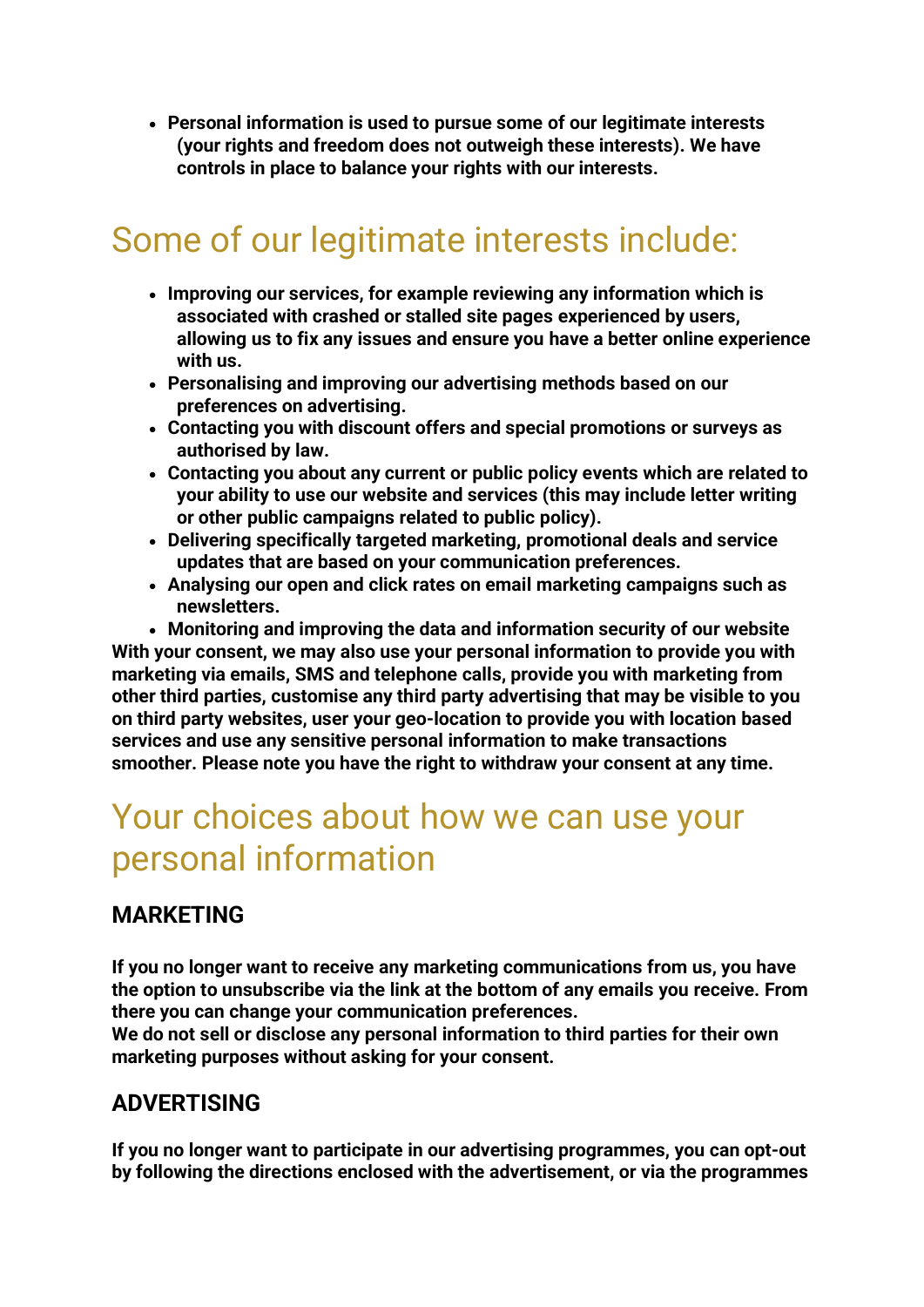**which are noted in our user cookie notice. After you-opt out, personalised advertising will stop, but it will still allow your personal information to be collected, as described in this privacy policy.**

**We do not allow any third parties to collect or track personal information from our sites for their own advertising purposes without content.**

## Ways you can access, control and correct your personal information

**Holiday Bulls limited will honour any rights you may have to access, change or delete your personal information stored by us. To request access and to find out if any fees apply, if permitted by applicable laws, please click on the contact us page below and follow the necessary instructions. In cases where you have a right to request access or request the modification or deletion of any personal information, we can withhold the access or decline to change or delete your personal information in certain cases, in accordance with applicable laws. If you request us to stop processing your personal information, or you withdraw your consent for our use to disclose any personal information for any purposes outlined in this privacy policy, we may not be able to provide you with all of the customer service and support offered to our users.**

## How we may share your personal information

**We may disclose personal information to financial institution partners, third party service providers, law enforcement or government agencies and credit agencies or bureaus authorised by law for the following purposes:**

- **To provide joint services and content (i.e. customer support and transactions)**
- **To help us detect, prevent and alleviate any potential fraud or illegal acts and violations of our data security**
- **To send you personalised advertising and marketing communications**
- **To improve products, services, tools and marketing**
- **To help us provide our customer services and payment processing services**
- **To offer you financial products**
- **To comply with our legal requirements**
- **To respond to claims that any content violates the rights of others**
- **To protect an individual's rights and safety**
- **In response to legal process relating to criminal investigations or alleged illegal activity (we only disclose information deemed relevant to the investigation with details such as your name, address, telephone number, user ID history, IP address, email address and any fraud complaints)**
- **For information on missed or late payments which may be implemented onto your credit report**
- **In order to prevent any financial loss or imminent physical harm**